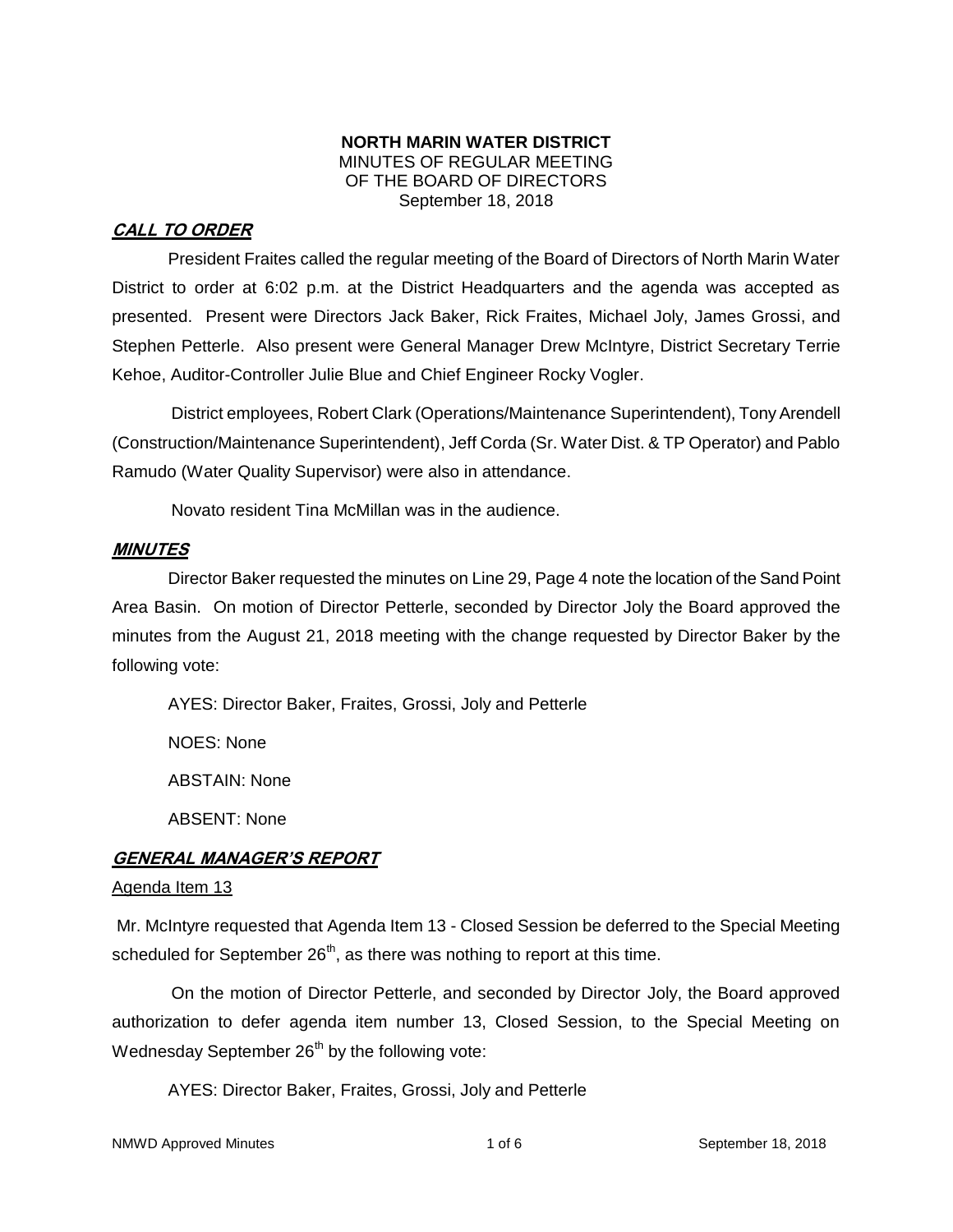NOES: None

ABSTAIN: None

ABSENT: None

#### Olema Marsh Restoration Project

Mr. McIntyre announced that he and Mr. Clark met with Point Reyes National Seashore senior management to discuss implementation of the PRNS Olema Marsh Restoration project. He advised that earlier studies for this project concluded that implementation could result in salinity increases in North Marin's Coast Guard well supply. Mr. McIntyre reported that during the meeting that both he and Mr. Clark urged them not to move forward with the project at this time since the Coast Guard wells are experiencing increased salinity issues and continue to remain a primary water supply source for the District's West Marin service area. Mr. McIntyre stated that North Marin staff is committed to continue to work with the Park Service staff and will make outreach in the future after the budgeted Gallagher Well 2 is constructed and in operation. He reported that Park Service staff stated they will not be proceeding on the Olema March Restoration project in the near term.

#### Novato Sanitary District Board Meeting

Mr. McIntyre advised the Board that he attended a Novato Sanitary District Special Meeting last night to learn about their interest in purchasing electrical power from Marin Clean Energy. He reported that NSD is currently purchasing all their power from PG&E but that the NSD Board was evaluating the option to switch to MCE's Light green or Deep Green options. Mr. McIntyre also reported that NSD is moving from two board meetings a month to one. Director Joly questioned the reason behind only one meeting. Mr. McIntyre responded that he was not sure but noted that they have been cancelling a lot of meetings. Ms. Blue stated that they were scheduling two meetings but holding only one to see if this was practical.

#### *OPEN TIME*

President Fraites asked if anyone in the audience wished to bring up an item not on the agenda and there was no response.

#### *STAFF/DIRECTORS REPORTS*

President Fraites asked if staff or Directors wished to bring up an item not on the agenda and the following items were discussed: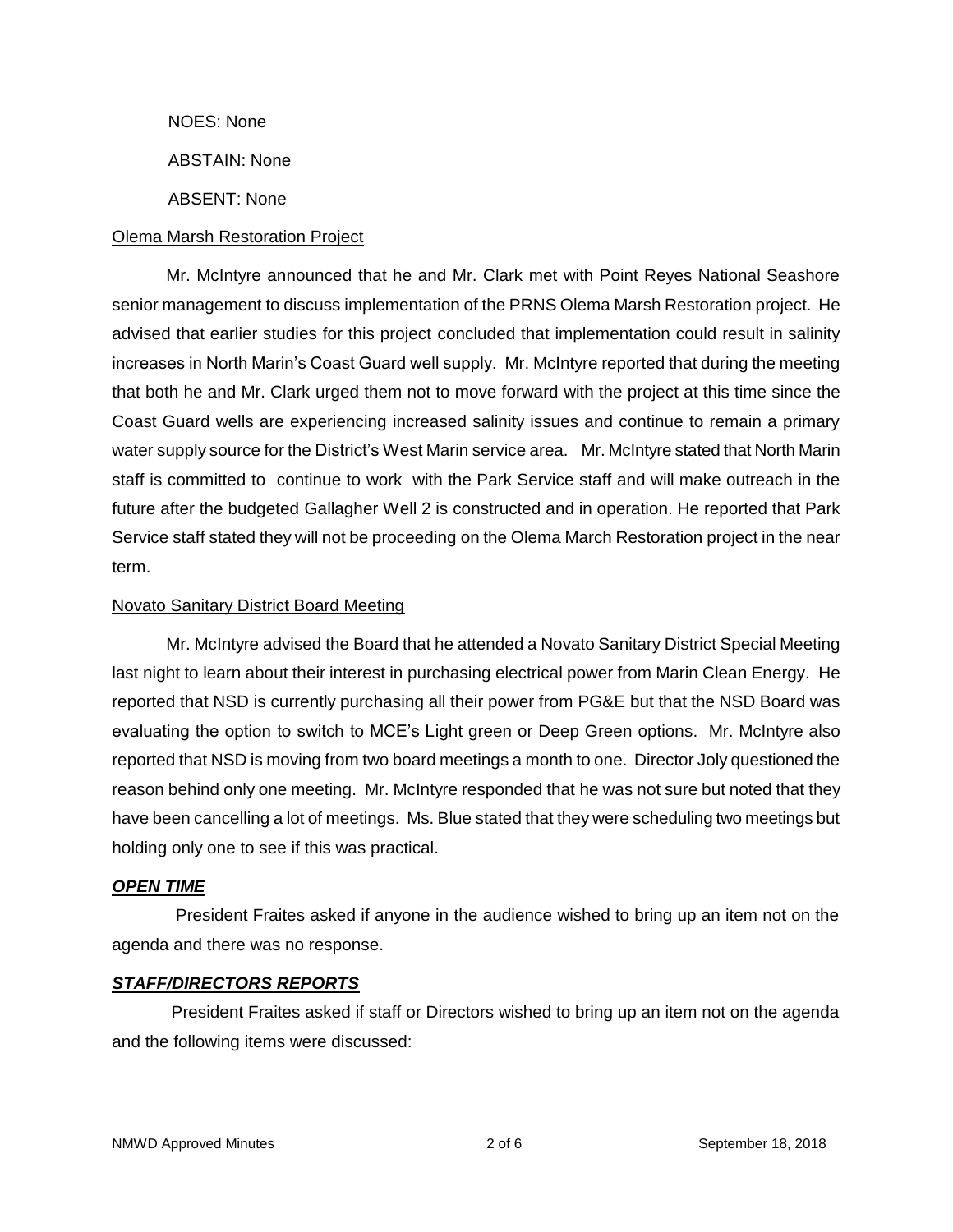Mr. Vogler announced that the pre bid meeting for the Stafford Treatment Plant Clearwell Coating project was held on September  $18<sup>th</sup>$  and that a total of seven contractors attended. He stated that the project is scheduled to be completed this winter when the plant is offline.

Mr. Vogler also discussed progress on improvements at the Oceana Marin Treatment Ponds stating that construction crews have been working on inlet piping modifications and will begin repairs on the south berm of Pond No. 1 early October. He added that work is anticipated to be completed before the wet weather sets in.

#### *MONTHLY PROGRESS REPORT*

Mr. McIntyre reviewed the Monthly Progress Report for August. He reported that water production in Novato was up 16% compared to a year ago but is still 2% below August 2013, the State Board's metric for water conservation. He added that in West Marin, water production is up 13% from August one year ago and up 11% from August 2013. He noted that recycled water production is up 13% from one year ago and would have been higher if LGVSD had been producing recycled water. Mr. McIntyre informed the Board that Stafford Lake holds 1650 AF and is at 39% of capacity; Lake Mendocino holds 65,000 AF or 91% of capacity and Lake Sonoma is at 203,000 AF or 83% of capacity. On the Summary of Complaints and Service Orders, he advised the Board that the overall number of complaints/service orders increased by 48% compared to the first two months last fiscal year. He added that this increase can be attributed to implementation of the AMI Project. Ms. Blue reported on the August 2018 Investments, stating that the District's portfolio holds \$16.9M and is earning a 1.84% rate of return.

There was additional discussion about recent high bill concerns being expressed on social media. Mr. McIntyre stated that staff will increase outreach efforts to encourage customers to contact us directly if they have questions about their water use. He noted that if customers don't contact us about a complaint we are unable to help address their concerns, offer a Water Smart Home Survey and do high bill investigations. Director Baker stated that the Stafford Treatment Plant solar field has been installed for over five years now and he hasn't heard much about it. He requested a brief recap of how it is working, including any maintenance or vandalism issues that may have occurred.

#### *CONSENT CALENDAR*

On the motion of Director Petterle, and seconded by Director Baker the Board approved the following items on the consent calendar by the following vote:

AYES: Director Baker, Fraites, Grossi, Joly and Petterle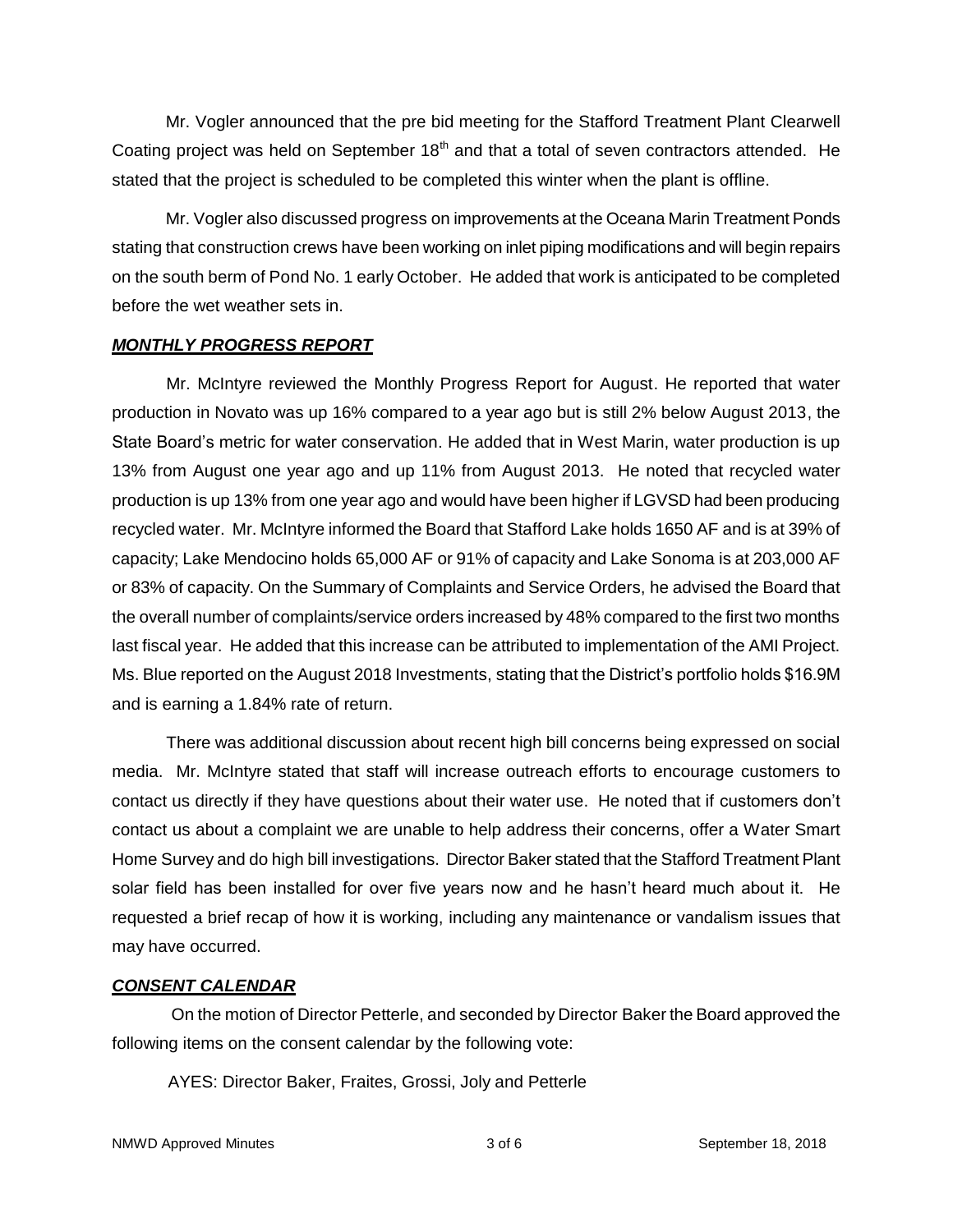NOES: None ABSTAIN: None ABSENT: None

## *CONTRACT FOR ENGINEERING SERVICES –WHITE AND PRESCOTT*

The Board approved the contract for engineering services with White and Prescott which would be used on an as-needed basis for developer and/or District projects. White and Prescott would proceed with work only after a specific work scope task; schedule and estimate of services costs are established.

# *BUDGETED FY 18/19 PRE TANK 4A REPLACEMENT PROJECT –APPROVE BID ADVERTISEMENT*

The Board approved the budgeted FY 18/19 PRE Tank 4A Replacement Project bid advertisement. The scope of work for this project includes construction of a 125,000-gallon above ground cast-in-place concrete potable water storage tank and appurtenances including excavation, site grading and piping improvements.

#### *ACTION CALENDAR*

#### *CREST PUMP STATION – NOTICE OF EXEMPTION*

Mr. Vogler requested the Board approve the Notice of Exemption for the Crest Pump Station. He stated that the Crest Pump Station will be constructed along Bahia Drive and will replace the School Road Pump Station.

On the motion of Director Petterle, and seconded by Director Baker, the Board approved filing of the Notice of Exemption for the Crest Pump Station project by the following vote:

AYES: Director Baker, Fraites, Grossi, Joly and Petterle

NOES: None

ABSTAIN: None

ABSENT: None

#### *INFORMATION ITEMS*

#### *TANK LEVEL AND OVERFLOW SET POINT INSPECTIONS*

Mr. Clark discussed the Tank Level and Overflow Set Point Inspections report. He reported that as a result of the Amaroli tank overflow, staff has inspected all tank sites to confirm proper lever monitoring/alarm instrumentation. Director Baker asked about whether it was the pressure sensor or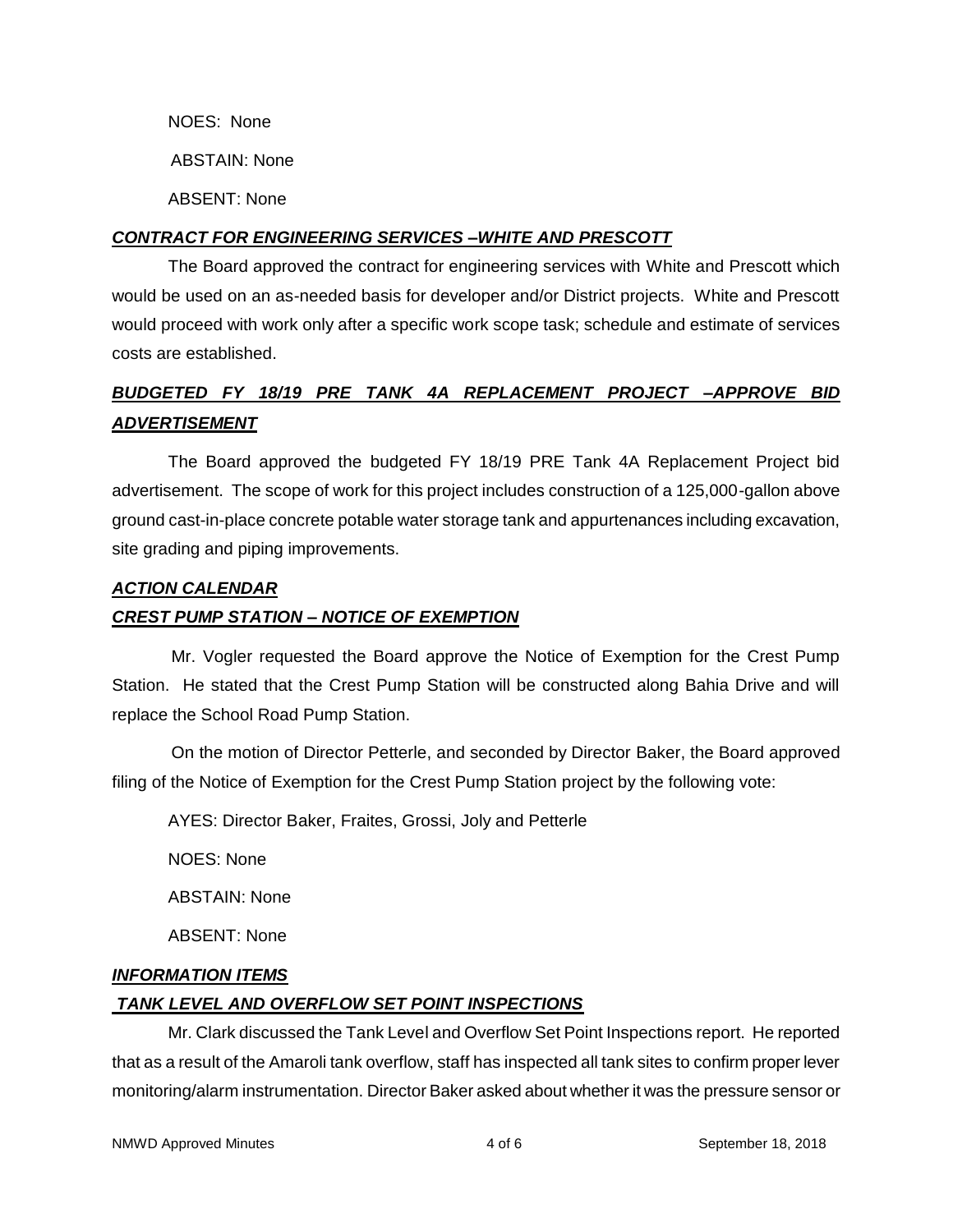mechanical float issue. Mr. Clark responded that the Amaroli Tank overflow event was due to both the tank level and high level alarm sensors not being set at the correct level points. A general discussion ensued. Director Petterle stated it would be helpful to have a schematic map of the Novato Water Storage Tank system. Mr. Cark also added that, to-date, there is no further follow up needed for the Regional Water Quality Control Board.

## *FOURTH QUARTER FY 17/18 –WATER QUALITY REPORT*

Mr. Ramudo reported on the Fourth Quarter FY 17/18 –Water Quality Report. He advised the Board that both Novato and West Marin potable water systems met federal and state primary and secondary water quality standards for the quarter but that salinity intrusion at the Coast Guard wells continues to be a problem. Director Joly wanted to know if the chemical levels were at a comfortable level for humans and landscaping. Mr. Ramudo replied there is nothing to cause concern for landscape or health. In reference to the West Marin system, Director Baker wanted to know where the bromide is coming from. Mr. Ramudo stated it was from the salinity intrusion into the wells. He added that our water quality is excellent, but we need to stay focused on getting the second Gallagher well constructed to address disinfection byproduct concentrations. Director Baker also asked about the recent leak along the Gallagher well pipeline, as he thought this was a fairly new line. Mr. Arendell explained that the leak was in the older 6-inch ACP segment closer to the treatment plant that was installed in the 1970's. Director Grossi wanted to know if the wells we had were shallow. Mr. Ramudo stated that all of these wells are shallow, the deepest is 60 feet.

#### *NBWA MEETING – SEPTEMBER 7, 2018*

Directors Fraites and Baker reported on the NBWA Meeting that they attended on September 7<sup>th</sup>. Director Fraites announced that SF Bay RWQCB Executive Officer, Bruce Wolfe is retiring and that he will be greatly missed. Director Baker added that Mr. Wolfe had a lot of experience and he was always willing to listen and help to resolve issues. Director Joly asked if there was someone on the Regional Board with similar experience and knowledge. Director Fraites stated that Mr. Wolfe's replacement will be fully vetted.

#### *MISCELLANEOUS*

The Board received the following miscellaneous items: Disbursements-Dated September 6, 2018 and September 13, 2018, ACWA Advisory –Legislative Session Ends with Actions on Several Water-Related Bills, PG&E Seeks Offers to Purchase Potter Valley Hydroelectric Facilities and Support Letter – Marin County Groundwater Basin Boundary Modification Request.